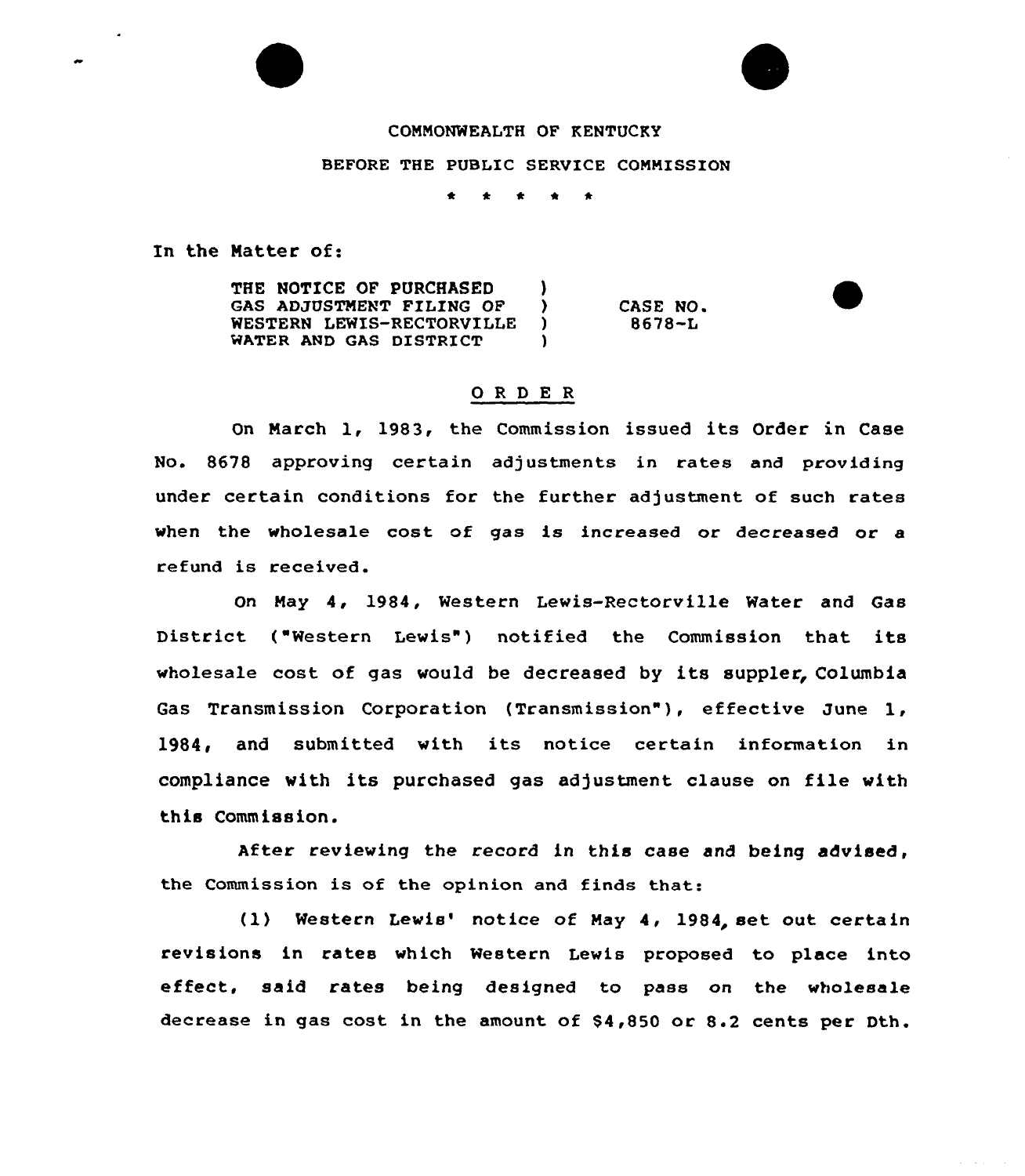(2) Transmission has filed an application for revised rates to become effective June 1, 1984, with the Federal Energy Regulatory Commission.

(3) Western Lewis' adjustment in rates under the purchased gas adjustment provisions approved by the Commission in its Order in Case No. 8678 dated Narch 1, 1983, is fair, just and reasonable and in the public interest and should be effective with gas supplied on and after June 1, 1984.

IT IS THEREFORE ORDERED that the rates in the Appendix to this Order be and they hereby are authorized effective with gas supplied on and after June 1, 1984.

IT IS FURTHER ORDERED that within 30 days of the date of this Order Western Lewis shall file with this Commission its revised tariffs setting out the rates authorized herein.

Done at Frankfort, Kentucky, this 29th day of Nay, 1984.

PUBLIC SERVICE COMMISSION trull Chairman **Trmar** Commissione

ATTEST:

Secretary